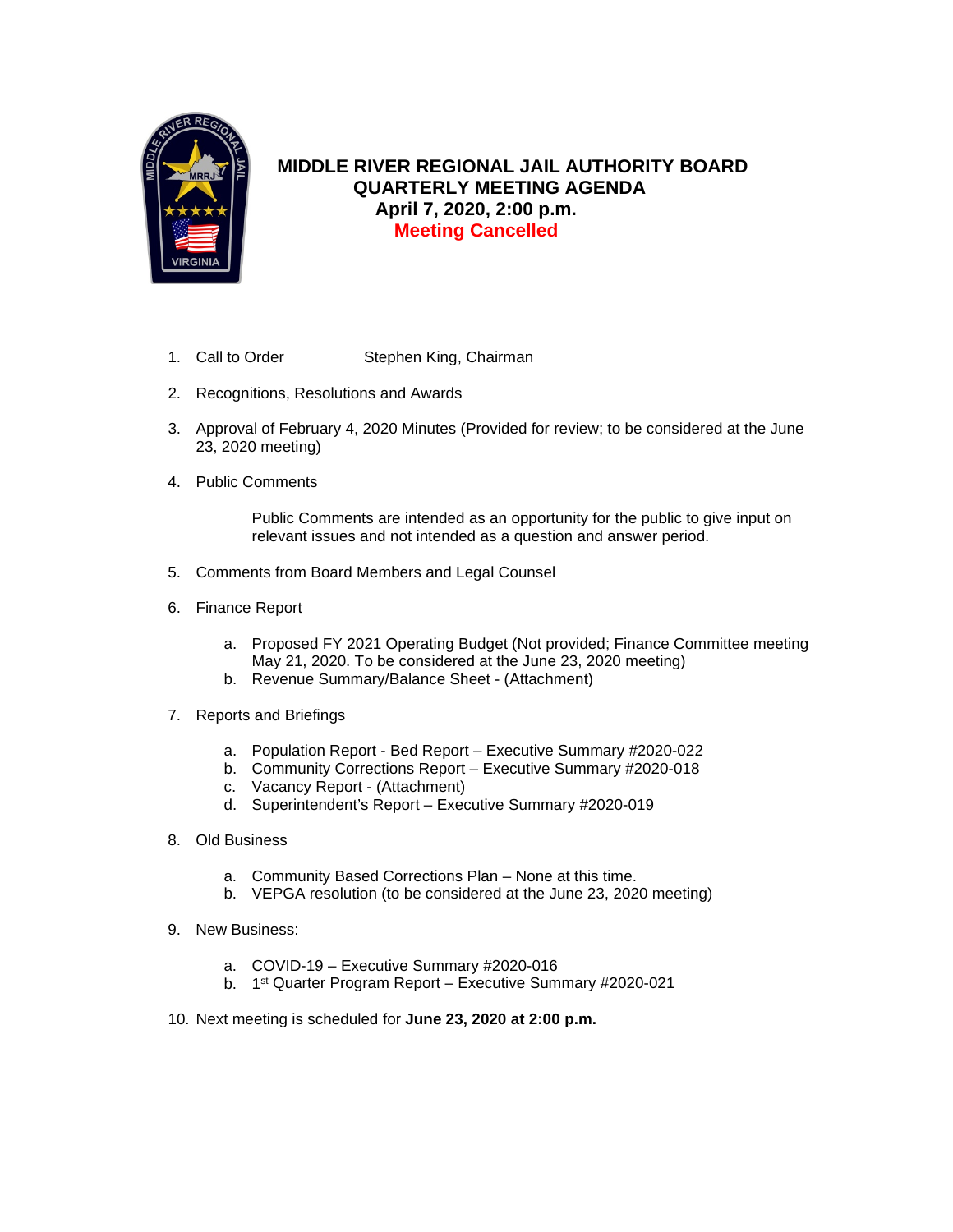

# **MIDDLE RIVER REGIONAL JAIL**

**Serving Staunton, Waynesboro, Harrisonburg and the Counties of Augusta and Rockingham**

**February 4, 2020 2:00 p.m.**

Augusta County Government Center 18 Government Center Lane Verona Virginia 24482

### **1. CALL TO ORDER**

Upon determination of a quorum, Mr. King, Chairman, called the February 4, 2020 Middle River Regional Jail Authority Board meeting to order at 2:00 p.m.

### **Members Present:**

Stephen King, Rockingham County Administrator (Chairman) Steven Rosenberg, Staunton City Manager (Vice Chairman) Eric Campbell, Harrisonburg City Manager Michael G. Hamp, Waynesboro City Manager Jennifer Whetzel, Augusta Assistant County Administrator Cameron McCormick, Waynesboro City Finance Director Phillip Trayer, Staunton City Finance Director Patricia Davidson, Rockingham County Finance Director Larry Propst, Harrisonburg City Finance Director Donald Smith, Augusta County Sheriff Bryan Hutcheson, Rockingham County Sheriff Joe Harris, Waynesboro City Sheriff

### **Members Absent:**

Timothy Fitzgerald, Augusta County Administrator Eric English, Harrisonburg Police Chief Matt Robertson, Staunton City Sheriff

### **Facility Staff:**

 Jeffery Newton, CJM, Superintendent, Middle River Regional Jail Eric Young, Director of Operations, Middle River Regional Jail Lori Nicholson, Director of Support Services, Middle River Regional Jail Jeannie Colvin, Finance Director, Middle River Regional Jail Tina Reed, Recorder, Middle River Regional Jail

### **Others Present:**

 Jeff Gore, Legal Counsel, Middle River Regional Jail Authority Faye McCauley, Legal Liaison, Middle River Regional Jail Captain Jimmy L. Wimer, Rockingham County Tyler Farnsworth, PB Mares Betsy Hedrick, PB Mares Misty Cook, Finance Director, Augusta County Tom Sheets, Citizen Peter Boatner, Attorney Sergio Ossorio, Press Journalist Jim Orndorff, Citizen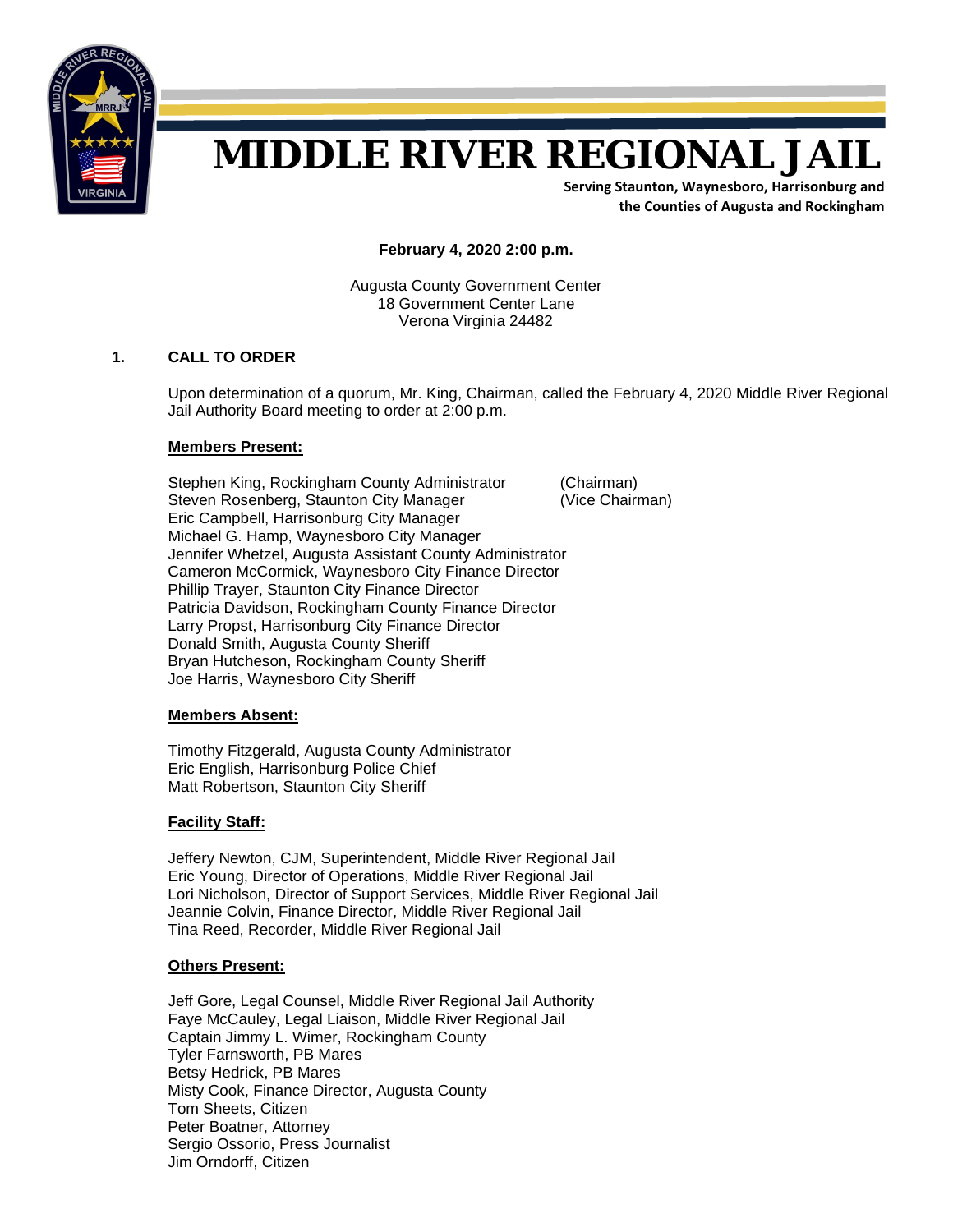#### $2.$ RECOGNITIONS, RESOLUTIONS, AWARDS, AND RETIREMENTS

There were no Recognitions, Resolutions, Awards or Retirements

#### 3. **APPROVAL OF MINUTES**

Mr. Hamp made a motion to approve the minutes from the December 3, 2019 meeting. Sheriff Hutcheson seconded the motion. Approval was unanimous.

#### 4. **CITIZEN COMMENTS AND COMMUNICATIONS**

There were no public comments.

#### **COMMENTS FROM BOARD MEMBERS OR LEGAL COUNSEL** 5.

There were no Board or Legal Counsel comments.

#### 6. **FINANCE REPORT**

Betsy Hedrick and Tyler Farnsworth reviewed the Financial Audit Report for FY'19. Ms. Hedrick presented the report, noting that internal controls were reviewed and related issues have been addressed. The final report has an unmodified opinion. There were no significant deficiencies. At this time Augusta County continues to serve as MRRJ fiscal agent. Ms. Davidson made a motion to accept the audit report. Mr. Campbell seconded the motion. Approval was unanimous.

Ms. Colvin reviewed the finance report with the Board.

#### 7. **REPORTS AND BRIEFING**

Major Young reviewed the following reports:

- a. Population Report As of February 3, 2020, there is a total of 890 offenders being housed at MRRJ. Mr. King requested further explanation of a courtesy hold which Major Young explained. Agency to agency assisting one another. Ms. Davidson requested further information regarding Highland County, Highland County pays a percentage for any inmates they request housed during a fiscal year.
- b. Community Corrections Report Reviewed and discussed.
- c. Staff Vacancy Report Reviewed. At this time there are six Officer vacancies. Mr. Newton explained to the Board four to eight vacancies are normal. Mr. Newton also advised of pending retirements.
- d. Inmate Medical Major Nicholson provided a medical update:
	- Currently holding thirteen pregnant females
	- Rappahannock Health Care is training staff on High Blood Pressure
	- Ms. Chestnut was able to obtain enrollment in a drug program that will provide life sustaining  $\bullet$ medication for inmates who meet certain criteria. This will produce a savings of at least \$54,000.00 per month.
- e. Superintendent's Report -
	- Reviewed the Annual inmate Program Report that was sent to the courts.
	- Food Service negotiations are complete. Trinity Foods will start on April 1, 2020.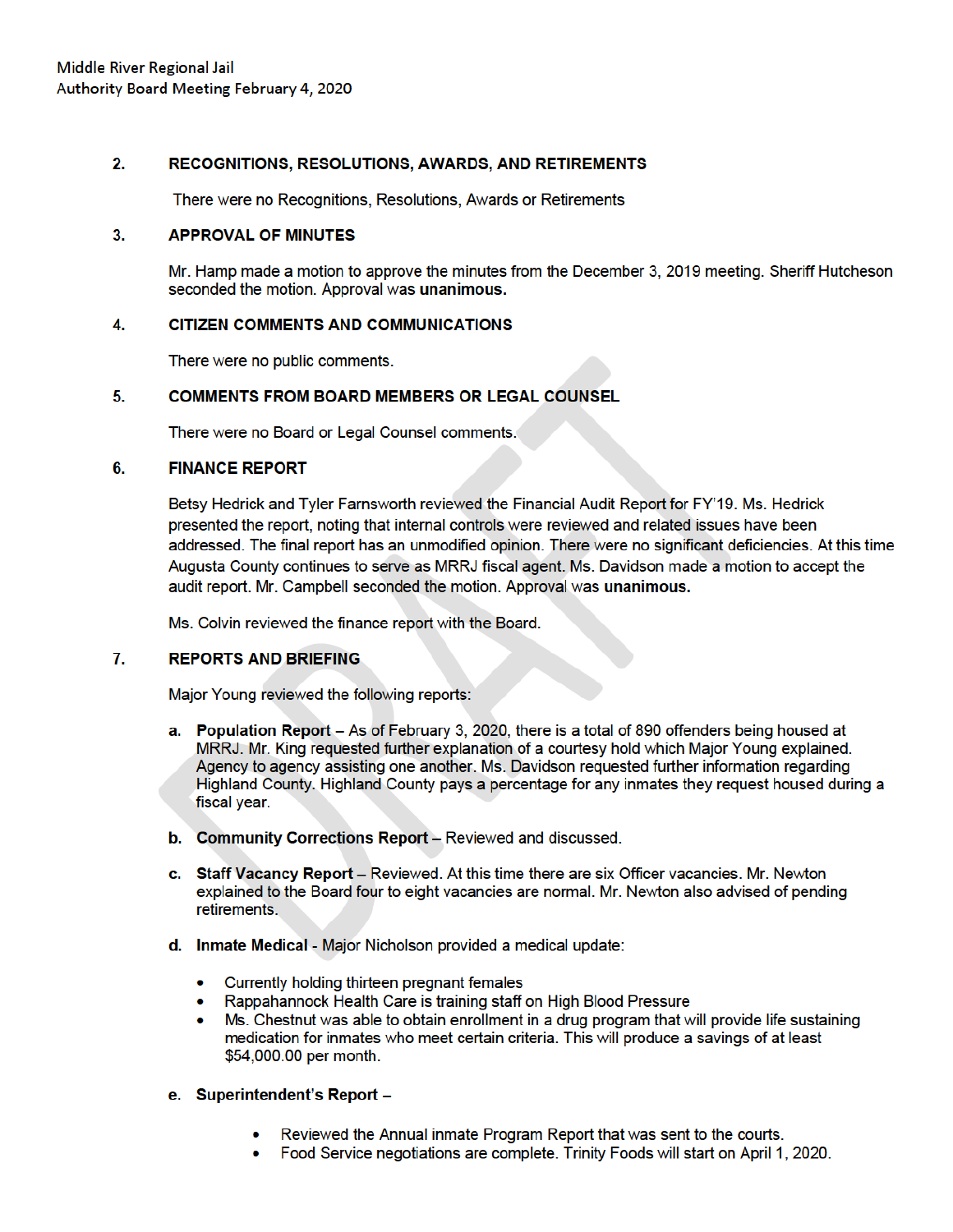- Reviewed House Bill 1532. This bill will have a tremendous impact on Regional Jails. The bill is going to Appropriations.
- For the month of January, 2020, a total of 45 inmates were sent to the Department of Corrections.
- A discussion was held on the timeliness of information getting to the board. Mr. Newton explained that the jail staff try to give the Board the most accurate information possible. Mr. Rosenberg requested that information be received earlier than 24 hours before the meetings in order to have time to review. Mr. Newton will have staff begin sending all reports the Thursday before meeting dates. He explained to the Board that the Finance report will be a month behind.

#### 8. **OLD BUSINESS**

- a. Community Based Corrections Plan Update Plan has been submitted to Department of Corrections. Tony Bell with Moseley Architects has a meeting scheduled with the Department of Corrections to discuss. The Board does not need to take any further action at this time.
- b. Secretary After the last meeting it was found that Ms. Reed can't serve as Secretary however, she can remain as Recorder. The Secretary position must be a Board member. Ms. Davidson made a motion that Ms. Whetzel serve as Secretary. Mr. Hamp seconded the motion. Approval was unanimous.

#### 9. **NEW BUSINESS**

a. Resolution to join Virginia Energy Purchasing Agreement - Ms. Colvin reviewed the resolution with the Board. Mr. Rosenberg would like the resolution to be brought to the Board in April in order to ensure that the most recent agreement is being used.

#### $10.$ **ADJOURNMENT**

With no additional business before the Authority Board, the meeting was adjourned at 2:40 p.m.

The next Authority Board meeting is scheduled for April 7, 2020 at 2:00 p.m.

Location: Augusta County Government Center Smith Board Room West.

Stephen King, Chairman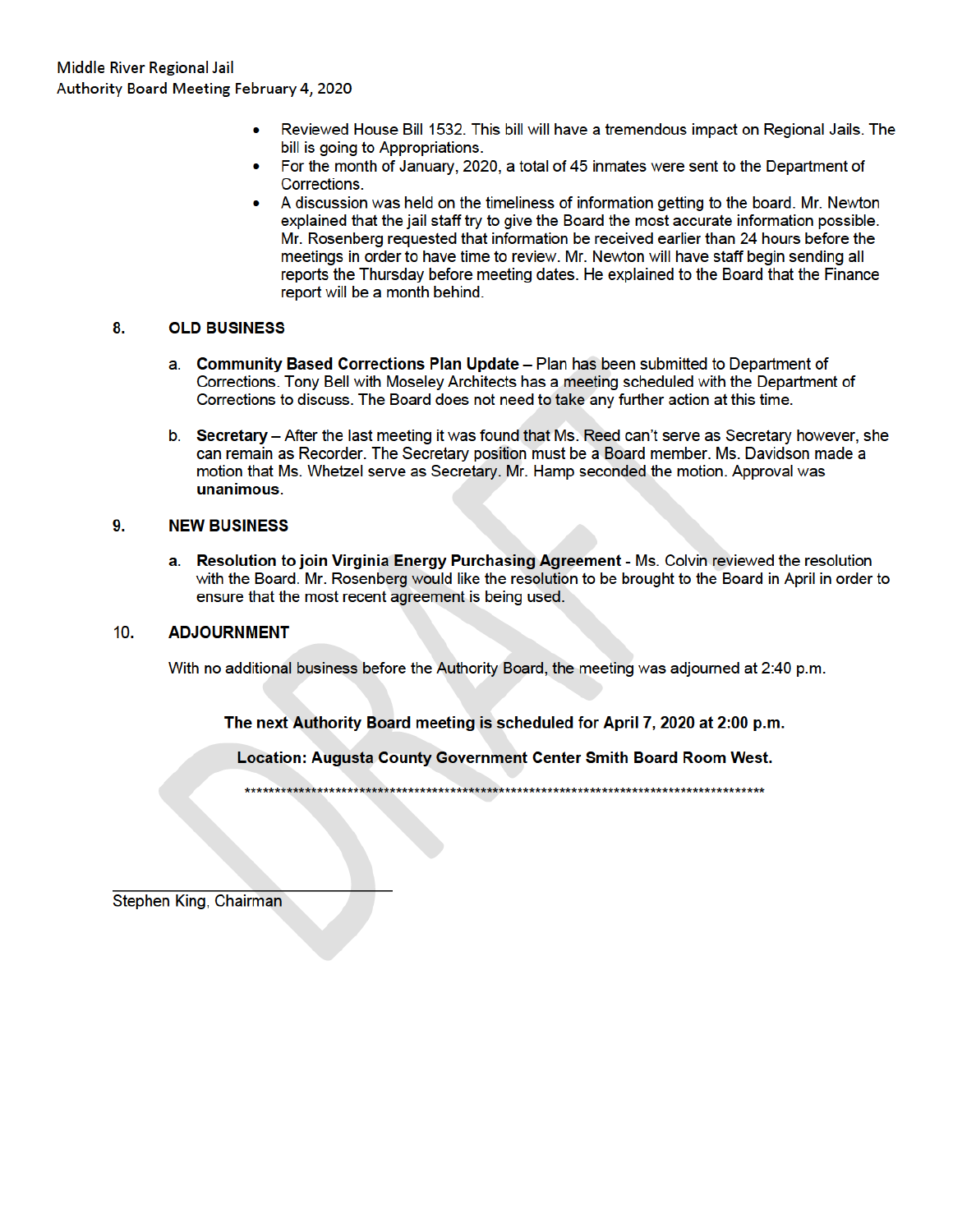| 4/09/2020<br>FUND #-098                                  | $*GLO70A*$<br>** MIDDLE RIVER REG.JAIL AUTH. **                                                                                                                       | COUNTY OF AUGUSTA<br>3/31/2020                                                                   | BALANCE SHEET                                                                     |                              |                                | 1<br>PAGE<br>TIME<br>9:28                                                        |
|----------------------------------------------------------|-----------------------------------------------------------------------------------------------------------------------------------------------------------------------|--------------------------------------------------------------------------------------------------|-----------------------------------------------------------------------------------|------------------------------|--------------------------------|----------------------------------------------------------------------------------|
| <b>ACCOUNT</b><br>NUMBER<br>-------                      | ACCOUNT<br>DESCRIPTION<br>-----------                                                                                                                                 | BEG. YR<br><b>BALANCE</b><br>---------                                                           | PREVIOUS<br>BALANCE<br>$- - - - - - - -$                                          | DEBIT<br>$- - - - - -$       | CREDIT                         | ENDING<br><b>BALANCE</b>                                                         |
|                                                          | ** MIDDLE RIVER REG.JAIL AUTH. **<br>**CASH**                                                                                                                         |                                                                                                  |                                                                                   |                              |                                |                                                                                  |
| $100 - 0200$<br>100-1204                                 | OPERATING CASH<br>BANK OF AMERICA-LGIP                                                                                                                                | 1,718.90-<br>105,931.64                                                                          | 694.62<br>107,347.01                                                              | 1,688,252.14<br>122.92       | $1,688,946.76-$                | 107,469.93                                                                       |
| 100-1305                                                 | FIRST BANK-MRRJA                                                                                                                                                      | 5,575,323.26                                                                                     | 7,024,315.66                                                                      | 623,891.01                   |                                | 2, 182, 151.60 - 5, 466, 055.07                                                  |
| 100-1307<br>100-1308<br>100-1399                         | WELLS FARGO BOND ESCROW-MRRJA<br>US BANK DEBT RES 2014 BONDS-MRRJA<br>AUDIT MARKET VALUE ADJ                                                                          | 3,039,627.33                                                                                     | 2,544,539.33                                                                      | 496,716.58                   |                                | 3,041,255.91                                                                     |
| 100-1522                                                 | UNION FIRST MARKET-MM-MRRJ<br>**CASH**                                                                                                                                | 1,659,658.76<br>10,378,822.09                                                                    | 1,681,137.23<br>11,358,033.85                                                     | 2,491.85<br>2,811,474.50     |                                | 1,683,629.08<br>3,871,098.36 - 10,298,409.99                                     |
| 130-3100                                                 | **ACCOUNTS RECEIVABLE**<br>ACCOUNTS RECEIVABLE                                                                                                                        | 664,819.87                                                                                       | 54,409.07                                                                         |                              |                                | 54,409.07                                                                        |
| 130-3101                                                 | ACCOUNTS RECEIVABLE-REIMBURSEMENT<br>**ACCOUNTS RECEIVABLE**                                                                                                          | $179.81-$<br>664,640.06                                                                          | 54,409.07                                                                         |                              |                                | 54,409.07                                                                        |
| 131-3120                                                 | **DUE FROM DOC**<br>DUE FROM DOC<br>**DUE FROM DOC**                                                                                                                  |                                                                                                  |                                                                                   |                              |                                |                                                                                  |
| 135-3100                                                 | **NET PENSION ASSET**<br>NET PENSION ASSET<br>**NET PENSION ASSET**                                                                                                   | 2,500,357.00<br>2,500,357.00                                                                     | 4,085,554.00<br>4,085,554.00                                                      |                              |                                | 4,085,554.00<br>4,085,554.00                                                     |
| 160-8270<br>160-8280<br>160-8290                         | **DEFERRED OUTFLOWS OF RESOURCES**<br>DEFERRED OUTFLOWS-PENSION PLAN<br>DEFERRED OUTFLOWS-GLI OPEB<br>DEFERRED OUTFLOWS-HI OPEB<br>**DEFERRED OUTFLOWS OF RESOURCES** | 854,262.59<br>60,057.83<br>39,130.00<br>953,450.42                                               | $216, 337.00 -$<br>131,350.69<br>45,568.00<br>$39,418.31-$                        |                              |                                | $216, 337.00 -$<br>131,350.69<br>45,568.00<br>$39,418.31 -$                      |
| 190-2510<br>190-3550<br>190-3551<br>190-3552<br>190-3559 | **FIXED ASSETS**<br>CONSTRUCTION IN PROGRESS<br>FIXED ASSETS-LAND<br>FIXED ASSETS-BUILDING<br>FIXED ASSETS-EQUIPMENT<br>ACCUMULATED DEPRECIATION<br>**FIXED ASSETS**  | 14,000.00<br>612,500.00<br>45, 279, 812. 29<br>4,001,571.75<br>$13,647,182.91-$<br>36,260,701.13 | 612,500.00<br>45, 279, 812. 29<br>4,682,003.91<br>14,881,000.57-<br>35,693,315.63 |                              |                                | 612,500.00<br>45, 279, 812.29<br>4,682,003.91<br>14,881,000.57-<br>35,693,315.63 |
|                                                          | TOTAL ASSETS                                                                                                                                                          | 50, 757, 970. 70                                                                                 | 51, 151, 894. 24                                                                  | 2,811,474.50                 |                                | 3,871,098.36 - 50,092,270.38                                                     |
| $200 - 7100$                                             | **ACCOUNTS PAYABLE**<br>ACCOUNTS PAYABLE<br>**ACCOUNTS PAYABLE**                                                                                                      | 123,811.78-<br>123,811.78-                                                                       | 115,458.66-<br>115,458.66-                                                        | 1,320,328.19<br>1,320,328.19 | 1,321,239.80-<br>1,321,239.80- | 116,370.27-<br>116,370.27-                                                       |
| $201 - 6535$<br>$201 - 6536$<br>$201 - 6537$             | **ACCRUED LEAVE**<br>ACCRUED LEAVE<br>ACCRUED LEAVE-OPEB<br>NET GLI OPEB LIABILITY<br>**ACCRUED LEAVE**                                                               | $912, 436.48 -$<br>$1,610,000.00-$<br>$525, 535.00 -$<br>3,047,971.48-                           | 891,972.80-<br>$1,486,000.00-$<br>$520, 535.00 -$<br>2,898,507.80-                |                              |                                | 891,972.80-<br>$1,486,000.00-$<br>$520, 535.00 -$<br>$2,898,507.80-$             |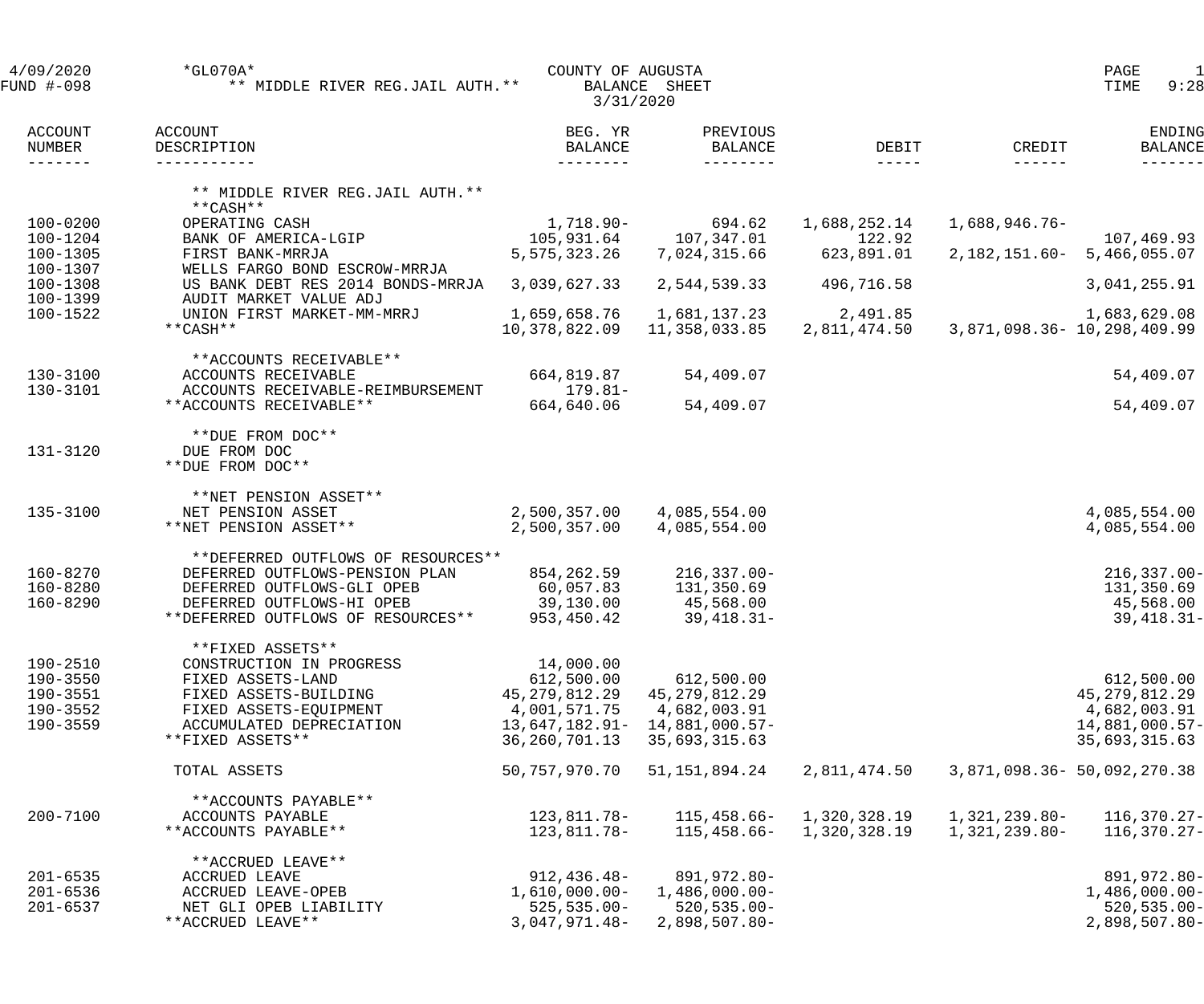| 4/09/2020<br>FUND #-098              | $*$ GL070A*<br>** MIDDLE RIVER REG.JAIL AUTH. ** | COUNTY OF AUGUSTA<br>3/31/2020 | BALANCE SHEET                           |                        |           | $\overline{2}$<br>PAGE<br>TIME<br>9:28 |
|--------------------------------------|--------------------------------------------------|--------------------------------|-----------------------------------------|------------------------|-----------|----------------------------------------|
| ACCOUNT<br>NUMBER<br>$- - - - - - -$ | <b>ACCOUNT</b><br>DESCRIPTION<br>-----------     | BEG. YR<br>BALANCE             | PREVIOUS<br><b>BALANCE</b><br>--------- | DEBIT<br>$- - - - - -$ | CREDIT    | ENDING<br><b>BALANCE</b>               |
|                                      | **ACCRUED INTEREST**                             |                                |                                         |                        |           |                                        |
| $202 - 7300$                         | ACCRUED INTEREST                                 | 245,606.56-                    | $233, 256.15 -$                         |                        |           | $233, 256.15 -$                        |
|                                      | **ACCRUED INTEREST**                             | 245,606.56-                    | $233, 256.15 -$                         |                        |           | $233, 256.15 -$                        |
|                                      | **DEFERRED INFLOWS OF RESOURCES**                |                                |                                         |                        |           |                                        |
| $210 - 8270$                         | DEFERRED INFLOWS-PENSION PLAN                    | 862,482.00-                    | $862,482.00 -$                          |                        |           | 862,482.00-                            |
| $210 - 8280$                         | DEFERRED INFLOWS-GLI OPEB                        | $58,000.00-$                   | $109,000.00 -$                          |                        |           | $109,000.00 -$                         |
| $210 - 8290$                         | DEFERRED INFLOWS-HI OPEB                         |                                | $34,000.00-$                            |                        |           | $34,000.00 -$                          |
|                                      | **DEFERRED INFLOWS OF RESOURCES**                | 920,482.00-                    | $1,005,482.00-$                         |                        |           | $1,005,482.00 -$                       |
|                                      | **EMPLOYEE FUND**                                |                                |                                         |                        |           |                                        |
| $230 - 8200$                         | FUNDS HELD FOR EMPLOYEE FUND                     |                                | $12,526.25 - 12,799.23 -$               | 22.00                  | $39.00 -$ | 12,816.23-                             |
|                                      | **EMPLOYEE FUND**                                | 12,526.25-                     | 12,799.23-                              | 22.00                  | $39.00 -$ | $12,816.23-$                           |
|                                      | **BOND PAYABLE**                                 |                                |                                         |                        |           |                                        |
| $250 - 6530$                         | <b>BOND PAYABLE</b>                              | 20,100,000.00- 19,065,000.00-  |                                         |                        |           | $19,065,000.00-$                       |
| $250 - 6531$                         | BOND PREMIUM                                     |                                | 3, 126, 443. 25 - 2, 918, 013. 70 -     |                        |           | 2,918,013.70-                          |
|                                      | **BOND PAYABLE**                                 |                                | 23, 226, 443. 25 - 21, 983, 013. 70 -   |                        |           | 21,983,013.70-                         |
|                                      | TOTAL LIABILITIES                                |                                | 27,576,841.32- 26,248,517.54-           |                        |           |                                        |
|                                      | **FUND BALANCE**                                 |                                |                                         |                        |           |                                        |
| $300 - 9900$                         | FUND BALANCE                                     |                                | 23, 181, 129. 38 - 23, 766, 417. 65 -   |                        |           | $23,766,417.65-$                       |
|                                      | **FUND BALANCE**                                 |                                | 23, 181, 129. 38 - 23, 766, 417. 65 -   |                        |           | 23,766,417.65-                         |
|                                      | TOTAL PRIOR YR FUND BALANCE                      |                                | 23, 181, 129. 38 - 23, 766, 417. 65 -   |                        |           | $23,766,417.65-$                       |
|                                      | TOTAL REVENUE                                    |                                | $13,464,068.41-$                        |                        |           | 620, 646.39 - 14, 084, 714.80 -        |
|                                      | TOTAL EXPENDITURE                                |                                | 12,327,109.36                           |                        |           | 1,681,198.86 14,008,308.22             |
|                                      | TOTAL CURRENT FUND BALANCE                       |                                |                                         |                        |           | $76,406.58-$                           |
|                                      | TOTAL LIABILITIES AND FUND BALANCE               |                                | 51, 151, 894. 24-                       | 3,001,549.05           |           | 1,941,925.19 - 50,092,270.38 -         |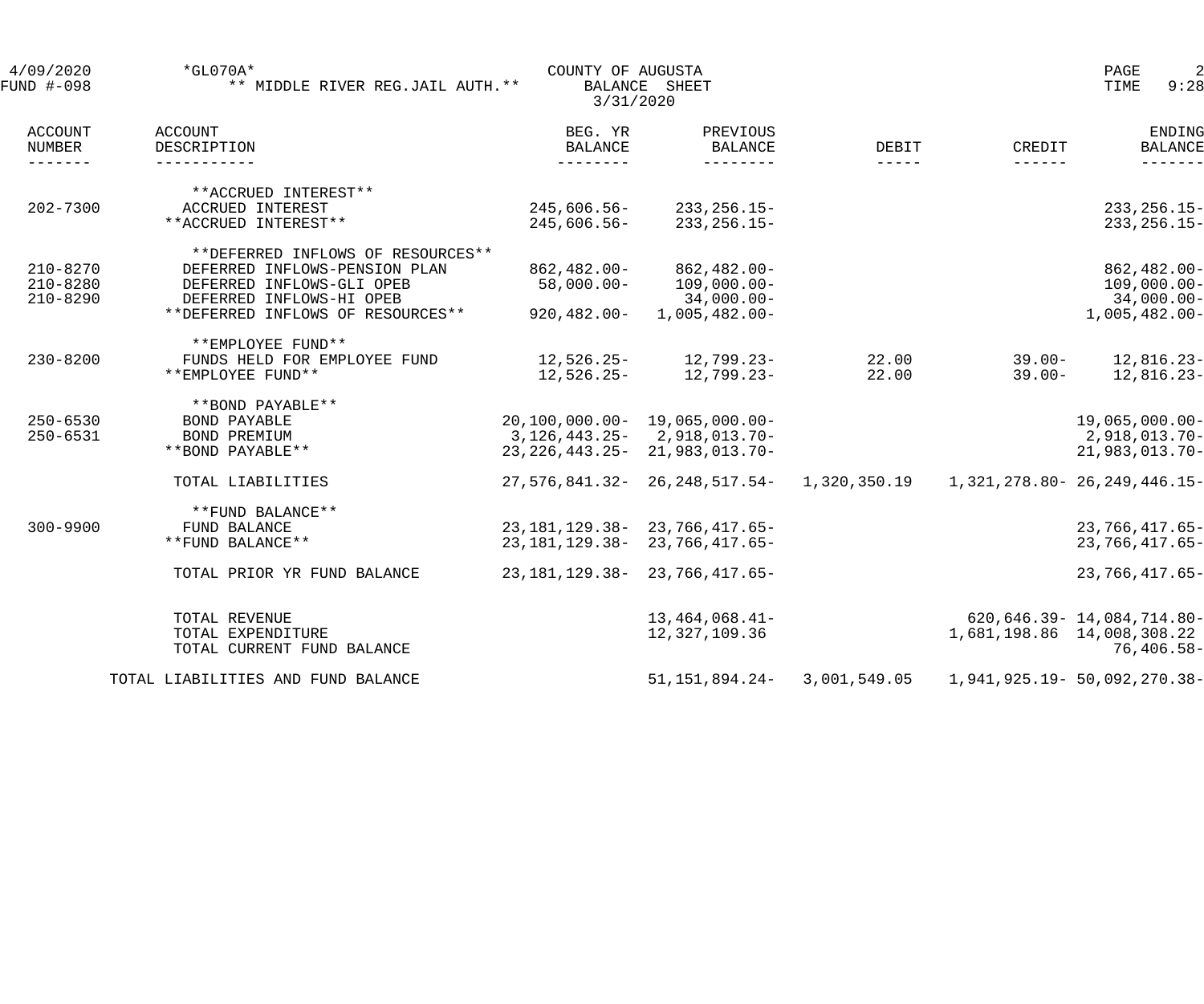# **MIDDLE RIVER REGIONAL JAIL** EXECUTIVE SUMMARY April 15, 2020

# **SUBJECT:** Inmate Records Jail Board Report

**BACKGROUND:** The Inmate Records information is a summary of the information in our Offender Management System. This information is transmitted to the State of Virginia on a daily basis. It is then reconciled and certified each month through a system known as LIDS.

**DISCUSSION:** The information included in this report is a snapshot of the offender information on the date and time of this report, April 15, 2020 at 11:11 am. Information is continuously changing. The number of people on HEM will differ slightly between Inmate Records and Community Corrections. This difference is due to several people who were bonded on their charges and in-home monitoring as a condition of their bond. Inmate Records is not able to count those who were released on their charges. We can only count the people who are on the HEM program and still being held on their charges.

| <b>Inmate Population</b> |     | <b>Number   Percentage</b> |
|--------------------------|-----|----------------------------|
| Male Inmates             | 609 | 79%                        |
| <b>Female Inmates</b>    | 163 | 21%                        |
| Total                    | 772 |                            |

| Category                        | <b>Number</b> | % of Total |
|---------------------------------|---------------|------------|
| <b>Awaiting Trial</b>           | 259           | 33.6       |
| <b>Totally Sentenced</b>        | 377           | 48.8       |
| <b>Partially Sentenced</b>      | 117           | 15.2       |
| <b>Awaiting Programs</b>        | 7             | .9         |
| <b>Awaiting Appeal</b>          | 0             | 0          |
| Convicted but not Sentenced     | 12            | 1.5        |
| Drug Court Sanction – Pre Trial | 0             | 0          |
| In Hospital                     |               | ∩          |
|                                 | 772           | 100%       |

| Number of days since last Sentenced | <b>SAW</b> | Rockingham   | Others | Total |
|-------------------------------------|------------|--------------|--------|-------|
|                                     |            | Harrisonburg |        |       |
| $90+$                               | 84         | 89           |        | 174   |
| $60 - 90$                           | 36         | 21           |        | 57    |
| $30 - 60$                           | 20         | 22           |        | 42    |
| $<$ 30                              | 4          |              |        |       |
| <b>Total</b>                        | 144        | 136          |        | 281   |
| % of Total Population               | 18.7       | 17.6         | . .    | 36.4  |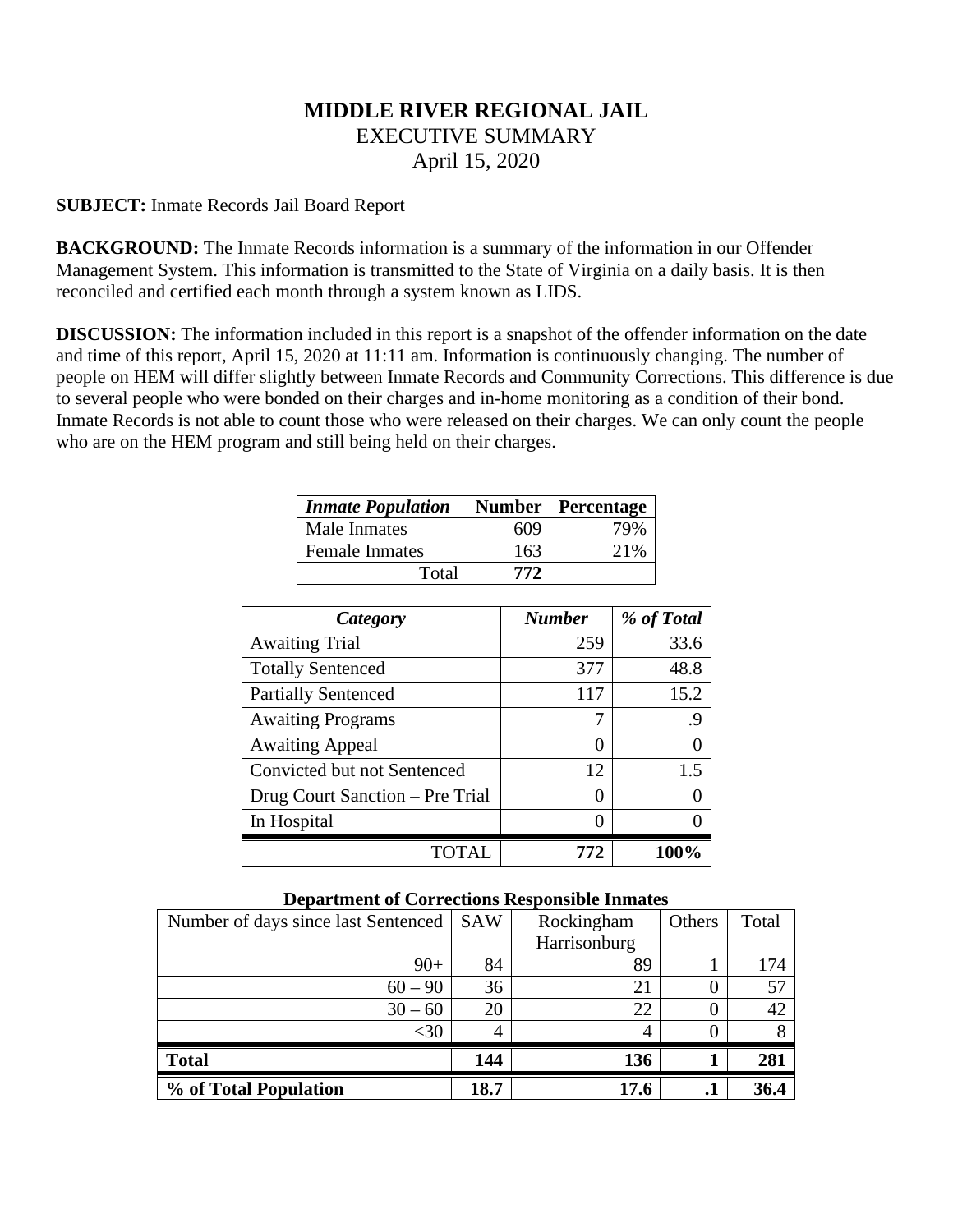| <b>Work Release</b>        |  |  |
|----------------------------|--|--|
| Local Work Release (RC 26) |  |  |
| DOC Work Release (RC 28)   |  |  |
| Total                      |  |  |

\*\*\*These numbers are included in the Jurisdiction Totals

**HEM**

Home Electronic Monitoring (RC 80) **38** \*\*\*These numbers are included in the Jurisdiction Totals

| LOCAL Imitates by Julistiction |              |       |  |  |
|--------------------------------|--------------|-------|--|--|
| <b>Locality Code</b>           | Jurisdiction | Total |  |  |
| 015                            | Augusta      | 266   |  |  |
| 091                            | Highland     |       |  |  |
| 165                            | Rockingham   | 202   |  |  |
| 660                            | Harrisonburg | 46    |  |  |
| 790                            | Staunton     | 154   |  |  |
| 820                            | Waynesboro   | 96    |  |  |
| <b>TOTAL</b>                   |              | 765   |  |  |

# **LOCAL Inmates by Jurisdiction**

### **Other Virginia Jurisdictions – Non Contract Holds**

| <b>Locality Code</b> | Jurisdiction    | Total |
|----------------------|-----------------|-------|
| 003                  | Albemarle       |       |
| 073                  | Gloucester      |       |
| 103                  | Lancaster       |       |
| 163                  | Rockbridge      |       |
| 540                  | Charlottesville |       |
| <b>TOTAL</b>         |                 |       |

**CONCLUSION:** We are actively trying to reduce the in-house population because of the COVID-19 outbreak. Our headcount on February 29, 2020 was 903. Our current headcount is 772 (38 HEM inmates are in this total). **That is a reduction of 169 inmates physically housed at MRRJ.**

**ACTION OFFICER:** Tami Bird, LIDS Tech

**EXECUTIVE SUMMARY #**ES-2020-022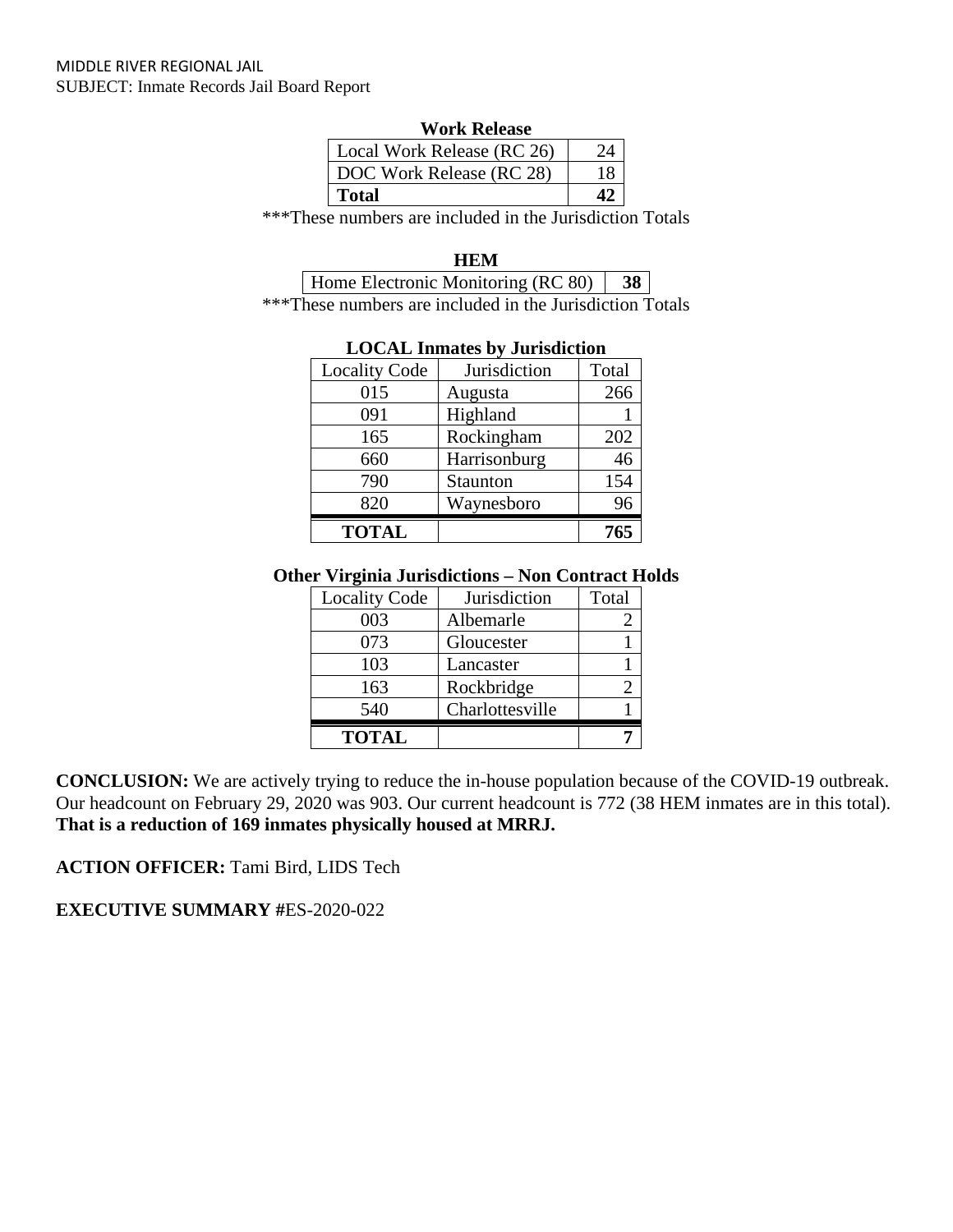# **MIDDLE RIVER REGIONAL JAIL EXECUTIVE SUMMARY April 9, 2020**

**SUBJECT:** Community Corrections Quarterly Review (January 1, 2020 to March 31, 2020)

**BACKGROUND:** The Community Corrections inmates are divided among Work Force, Work Release, and Home Electronic Monitoring (HEM).

**DISCUSSION:** The Work Force crews do various jobs for the localities of Augusta County, Waynesboro, and Staunton. As of March 20, 2020, Work Force officers reassigned to a custody shift and all outside inmate work programs were suspended due to the COVID-19. The HEM program was reinitiated to facilitate reduction the jail in-house population.

# **COMMUNITY SERVICE/WORK FORCE APPROVED INMATES**

| <b>LOCALITY</b>            | <b>MALE</b> | <b>FEMALE</b> |
|----------------------------|-------------|---------------|
| <b>Augusta County</b>      |             |               |
| Harrisonburg               |             |               |
| <b>Highland County</b>     |             |               |
| Page County                |             |               |
| <b>Rockingham County</b>   | 17          |               |
| Staunton                   |             |               |
| Waynesboro                 |             |               |
| <b>SUBTOTAL</b>            | 35          |               |
| <b>TOTAL WORKFORCE: 44</b> |             |               |

### **LOCALLY SENTENCED INMATES WITH A PAYING JOB BY LOCALITY**

| <b>LOCALITY</b>                    | <b>MALE</b> | <b>FEMALE</b> |
|------------------------------------|-------------|---------------|
| <b>Augusta County</b>              |             |               |
| Harrisonburg                       |             |               |
| <b>Highland County</b>             |             |               |
| Page County                        |             |               |
| <b>Rockingham County</b>           | Λ           |               |
| Staunton                           |             |               |
| Waynesboro                         |             |               |
| <b>SUBTOTAL</b>                    | לו          |               |
| <b>TOTAL LOCAL W/R INMATES: 21</b> |             |               |

### **COMMUNITY SERVICE/WORK RELEASE APPROVED**

| UNPAID WORK RELEASE              | <b>MALE</b> | <b>FEMALE</b> |
|----------------------------------|-------------|---------------|
|                                  |             |               |
| DOC Inmates                      |             |               |
| <b>LOCAL</b> Inmates             |             |               |
| <b>SUBTOTAL</b>                  |             |               |
| <b>TOTAL W/R ON FREE HELP: 6</b> |             |               |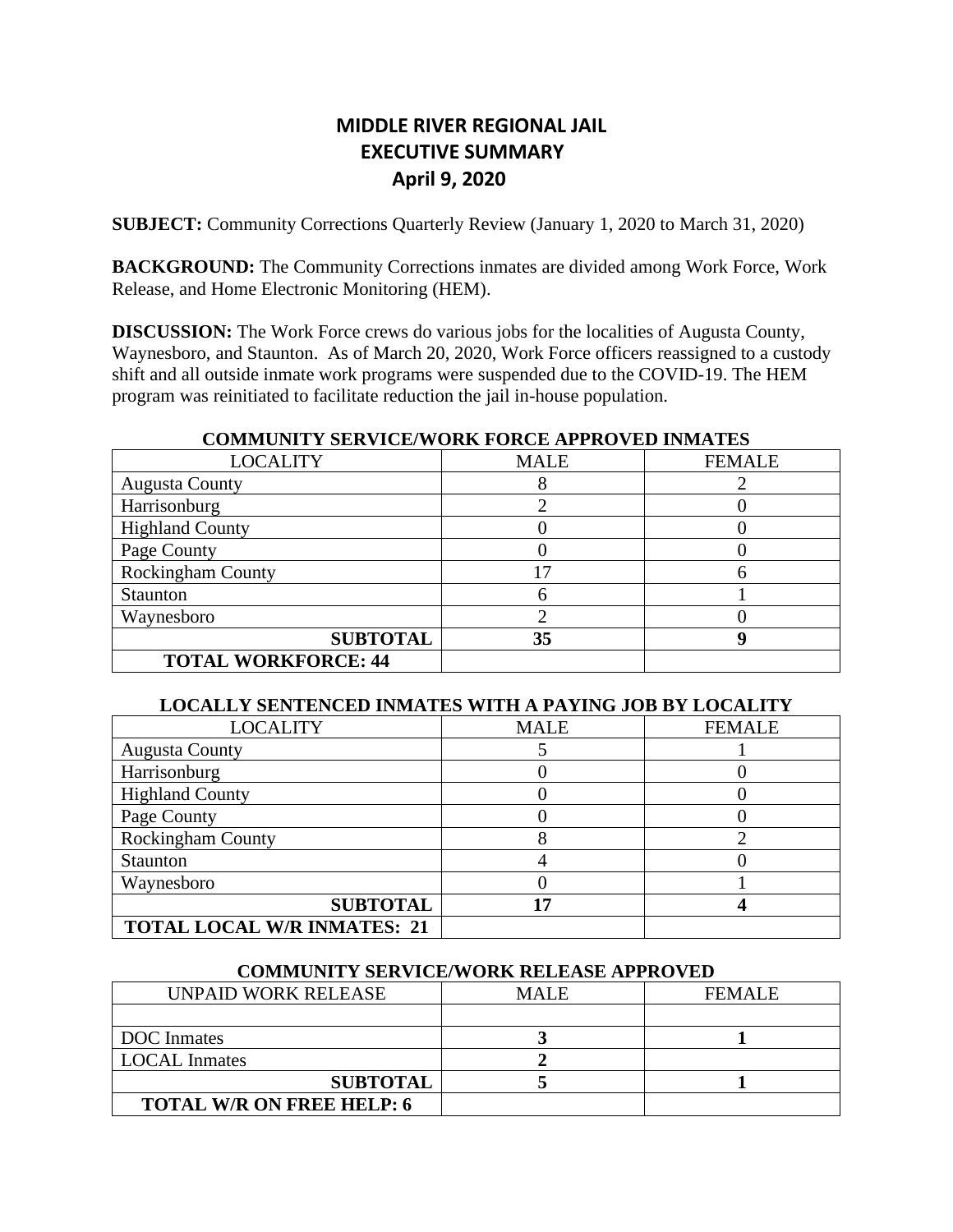| DOC BENTERCED INIHITEB FROM MINNE MITH A FAITING COD DT EQUALIT |             |               |
|-----------------------------------------------------------------|-------------|---------------|
| <b>LOCALITY</b>                                                 | <b>MALE</b> | <b>FEMALE</b> |
| <b>Augusta County</b>                                           |             |               |
| Harrisonburg                                                    |             |               |
| <b>Highland County</b>                                          |             |               |
| Page County                                                     |             |               |
| <b>Rockingham County</b>                                        |             |               |
| Staunton                                                        |             |               |
| Waynesboro                                                      |             |               |
| <b>SUBTOTAL</b>                                                 | 13          |               |
| <b>TOTAL LOCAL W/R INMATES: 17</b>                              |             |               |

# **DOC SENTENCED INMATES FROM MRRJ WITH A PAYING JOB BY LOCALITY**

# **HOME ELECTRONIC MONITORING INMATES**

| <b>LOCALITY</b>              | <b>MALE</b> | <b>FEMALE</b> |
|------------------------------|-------------|---------------|
| <b>Augusta County</b>        |             |               |
| Rockingham                   | 11          |               |
| Harrisonburg                 |             | U             |
| Staunton                     |             |               |
| Waynesboro                   |             |               |
|                              | 35          | 10            |
| <b>TOTAL</b>                 |             |               |
| <b>TOTAL HEM INMATES: 45</b> |             |               |

**CONCLUSION:** Transportation staff are currently augmenting community corrections staff in monitoring and drug testing HEM inmates.

**ACTION OFFICER:** Lisa McCray

**EXECUTIVE SUMMARY #**ES-2020-018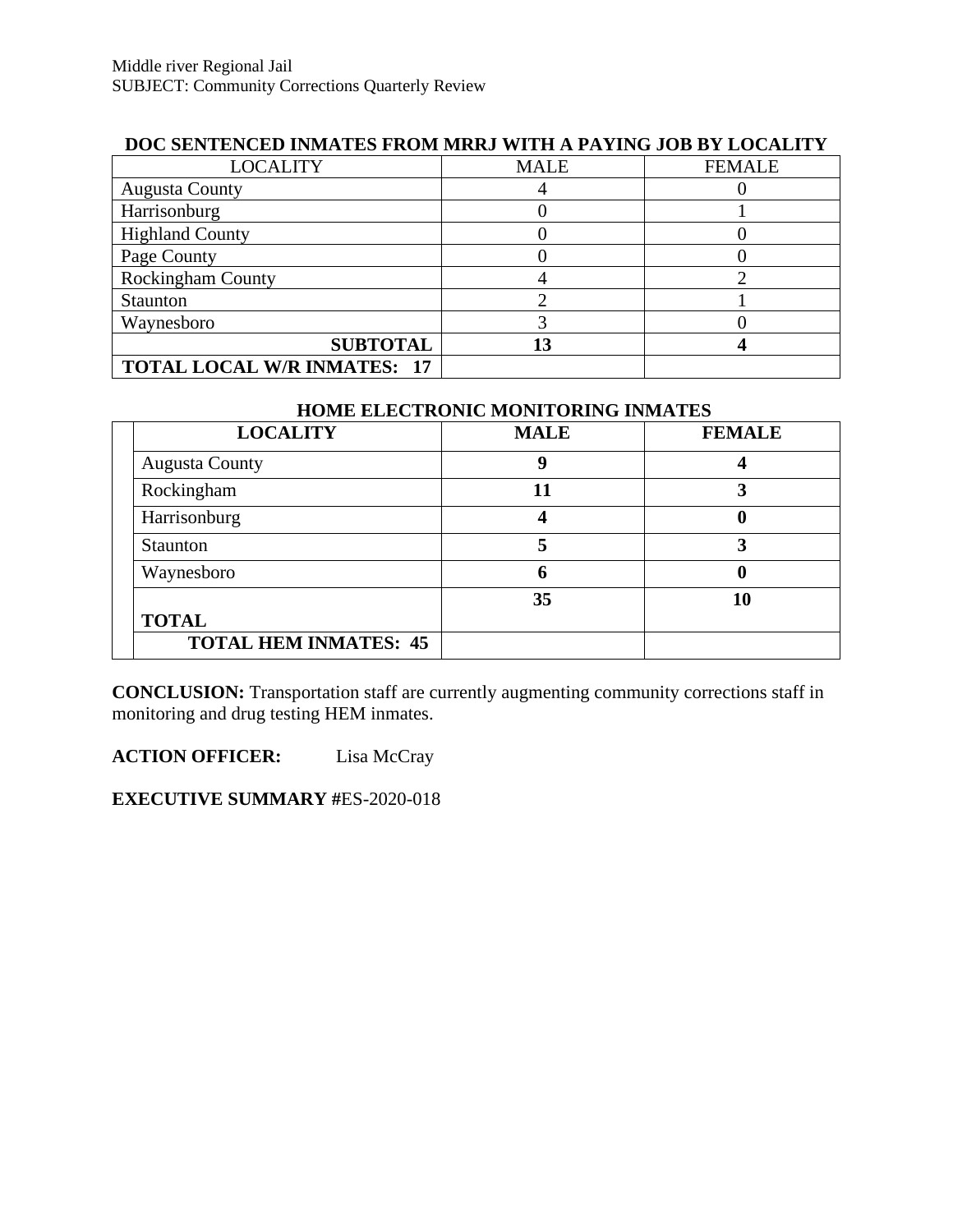Attachment 7D

# MIDDLE RIVER REGIONAL JAIL

# VACANCY REPORT

MRRJ has the following vacancies as of May 1, 2020:

Officer 2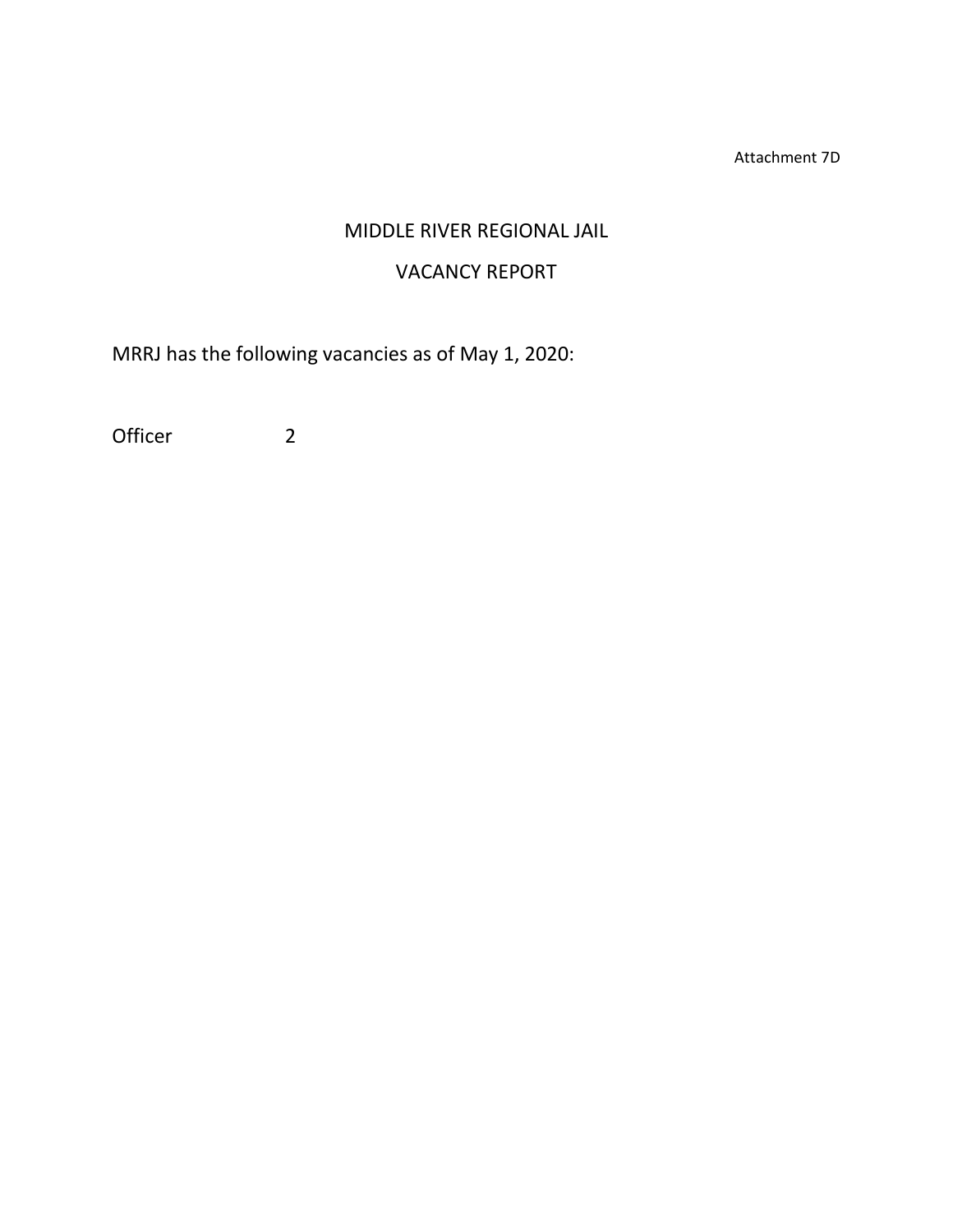# **MIDDLE RIVER REGIONAL JAIL EXECUTIVE SUMMARY**

April 9, 2020

**SUBJECT:** Superintendent Report

**BACKGROUND:** Highlight for the Board significant actions at MRRJ

# **DISCUSSION:**

**Operations** 

- See COVID-19 Executive Summary.
- Received notice that Mental Health Grant has been funded for FY 2021. Paperwork as already been submitted as required to continue the grant.
- Trinity Food Service began April 1, 2020. Four of the five MRRJ food service employees chose to take employment with Trinity Food Service.
- Kronos is finally operational. First payroll will be submitted electronically April 15, 2020.

Personnel

- Captain Powell Bostic has announced his intention to retire effective April 30, 2020.
- Sergeant Kevin Wimer has announced his intention to retire effective May 31, 2020.

# **RECOMMENDATION:** None

**ACTION OFFICER:** Superintendent Newton

**Executive Summary #2020-019**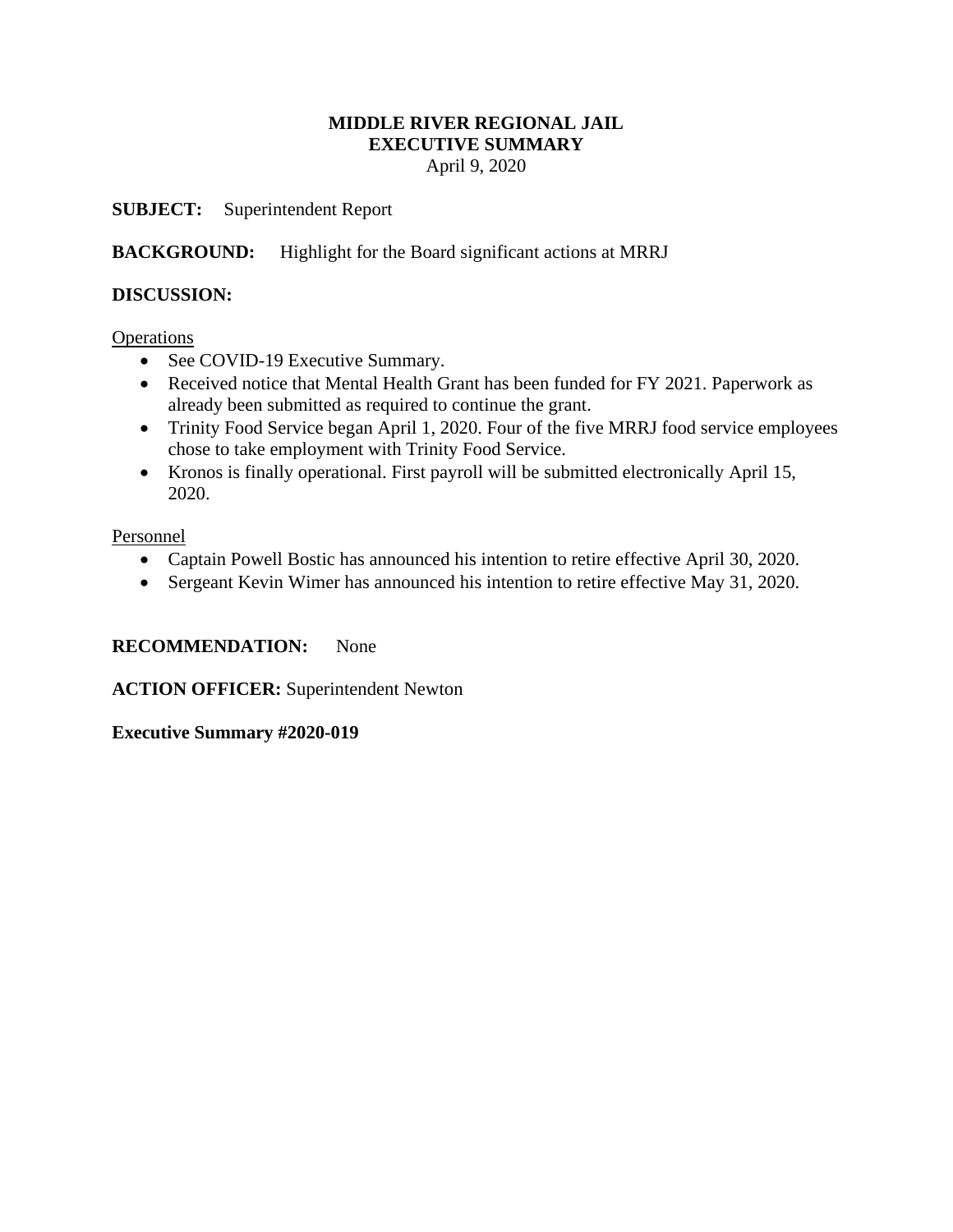# **MIDDLE RIVER REGIONAL JAIL EXECUTIVE SUMMARY**

May 1, 2020

# **SUBJECT:** COVID-19

**BACKGROUND:** MRRJ has taken a number of discrete actions in response to the Governor's declaration of a state of emergency concerning the spread of COVID-19

**DISCUSSION:** MRRJ Command staff began considering the implications of COVID-19 on the operations at MRRJ as early as March 2, 2020. Staff continue to work collaboratively on a number of issues. A summary of key decision points:

- Coordinating with Dr. Laura Kornegay (VDH).
- Educating Staff and Inmates.
- Canceled staff external trading and travel.
- Screening Staff, Volunteers, Contractors etc.. entering the facility.
- Screening Inmates leaving and returning the MRRJ.
- Numerous Press Releases informing the Public.
- Conducted a number of interviews with the news media.
- Coordinating with Court, Commonwealth Attorney and Public Defenders for release of non-violent and medically fragile inmates where appropriate to reduce risk and free needed inmate bed space.
- Suspended visitation coordinated free phone calls for inmates.
- Suspended work release and workforce.
- Suspended inmate programs dramatically reducing inmate movement
- Suspended recreation for a period of time; however, inmate recreation has been reinstituted by housing (not mixing the population).
- Increased use of video by all courts. MRRJ was able to obtain additional video terminal (now have three) to further increase availability to the court. The terminal was operational as of April 13, 2020.
- Created new policies and practices for management of isolation unit for COVID-19.
- PPE equipment remains critically in short supply. Finally, able to obtain enough re-usable masks so staff and inmates working in the facility required to wear mask starting April 23, 2020.

**CONCLUSION:** Two inmates have been tested for COVID-19 (tested negative for one and pending results on the most recent). A number of new arrestees have been segregated pending review of medical staff. As of the date of this document, no inmate or staff member has tested positive for COVID-19.

# **RECOMMENDATION:** None **ACTION OFFICER:** Superintendent Newton

# **Executive Summary #2020-016**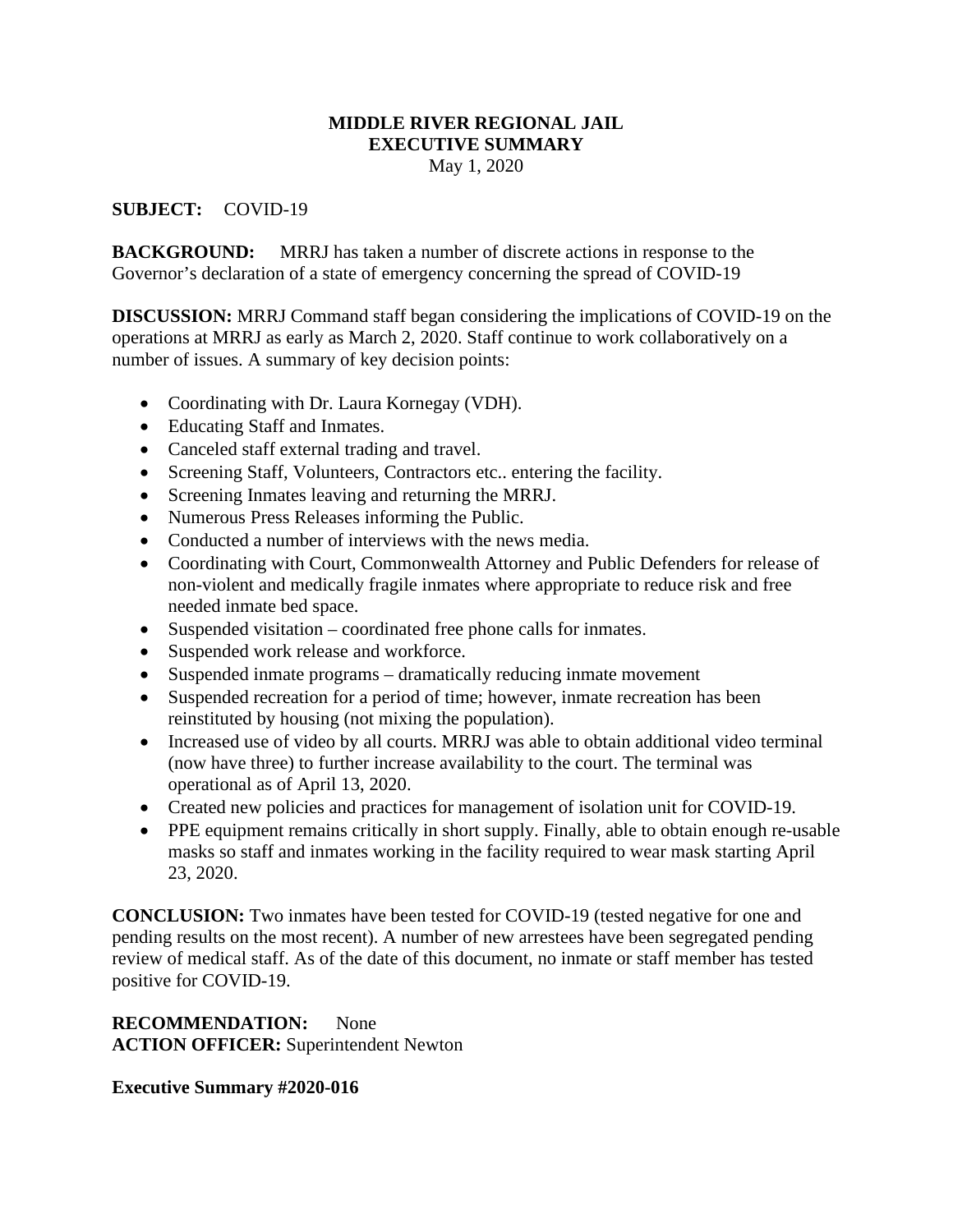# **MIDDLE RIVER REGIONAL JAIL**

Executive Summary Date: April 15, 2020

# **SUBJECT: 1st Quarter 2020 Program Report for Authority Board**

**BACKGROUND:** Program Department will report each quarter on programs and services provided to the inmates.

# **DISCUSSION:**

The quarterly report is more condensed and focused summary of inmate program activity as opposed to the more detailed Annual Program Report that is sent to the courts. Included are short descriptions of the programs along with attendance and completion rates.

We are currently in unchartered territory under these trying and unique circumstances. With an emphasis on everyone's safety, our programming has been suspended until it is safe for our outside volunteers to return to the jail. We are attempting the best we can to provide other ways for the inmates to occupy their time. Additional games and playing cards have been purchased, along with puzzle books which are very popular and the inmates appreciate. Our library continues to deliver books weekly, with new books being received. We are using our pod TV system to show movies daily. All of these efforts are done with the intention of providing as much positive activity as possible for the inmates. As a jail, we continue to monitor the situation and follow CDC guidelines and will provide as much activity as possible with the safety of the public, staff, and inmates in the forefront of our thoughts.

**RECOMMENDATIONS:** The quarterly Program Report is designed to be sent to the Authority Board so they can quickly get a good idea of what services and programs MRRJ is providing to the inmates.

**ENCLOSURES:** 1st Quarter 2020 Program Report

**ACTION OFFICER: John Lilly, Chief of Programs** 

*EXECUTIVE SUMMARY # ES-2020-021*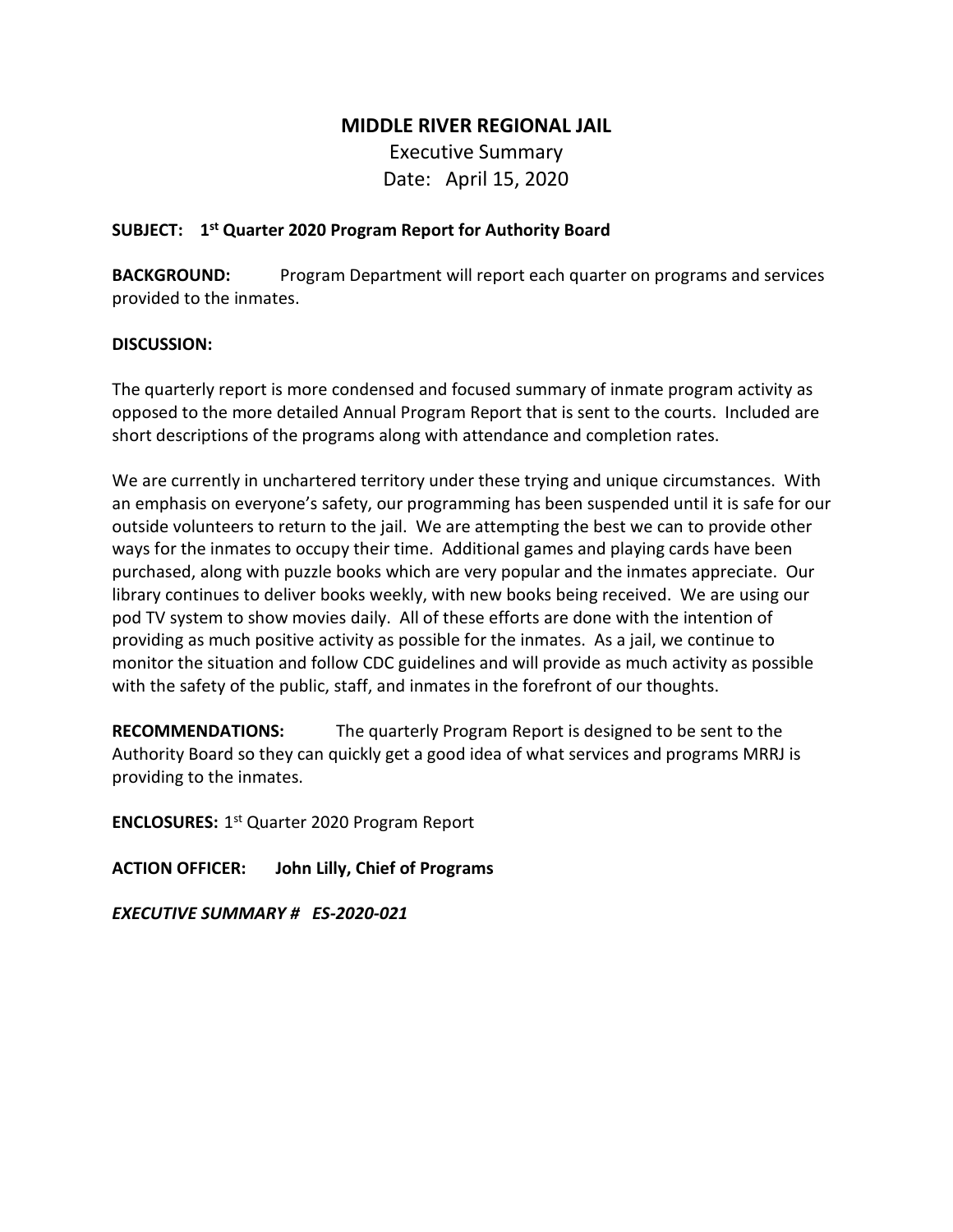## 1<sup>ST</sup> QUARTER 2020

### Education Programs

- MRRJ one student scheduled to take Official GED Test in Language Arts, Social Studies, and Science, but testing had to be postponed due to COVID-19.
- **Career Readiness Certificate** class and **Logistics** class with an emphasis in manufacturing are offered in cooperation with local **Adult Education** and **Blue Ridge Community College**. Three women completed the Career Readiness Certificate program. Seven men were on track to successfully complete the Logistics program before the program had to be suspended due to COVID-19.

# Addictions Programs

MRRJ currently provides three different approaches to fighting addiction – 12 Step, Faith-based, and Educational based programs. The 12 step and Fait-based programs are led by community volunteers, while the Educational based programs are facilitated by Mental Health Professionals.

- **Alcoholics Anonymous** (males)– 12 participants per session. Had a total of 25 different people participate.
	- o 3 removed for non-attendance
	- o 3 released to another facility
	- o 7 released sentence served
	- o 1 released to Bond
- **Alcoholics Anonymous** (females) 15 participants per session. Had a total of 24 different people participate.
	- o 3 removed for non-attendance
	- o 1 released to Pre-Trial services
	- o 2 released sentence served
	- o 1 released on Bond
	- o 1 removed for behavior
	- o 1 released to another facility
- **Narcotics Anonymous** (males) 12 participants per session. Had a total of 23 different people participate.
	- o 9 removed for non-attendance
	- o 1 released to another facility
	- o 1 released on bond
- **Narcotics Anonymous** (females) 15 participants per session. Had a total of 25 different people participate.
	- o 7 removed for non-attendance
	- o 2 released to another facility
	- o 1 released sentence served
- **Celebrate Recovery** (males) is a Faith based program that deals with addiction as a whole, not one single type of addiction. There are 12 participants per session. Had a total of 22 different people participate.
	- o 5 removed for non-attendance
	- o 3 released to another facility
	- o 1 released sentence served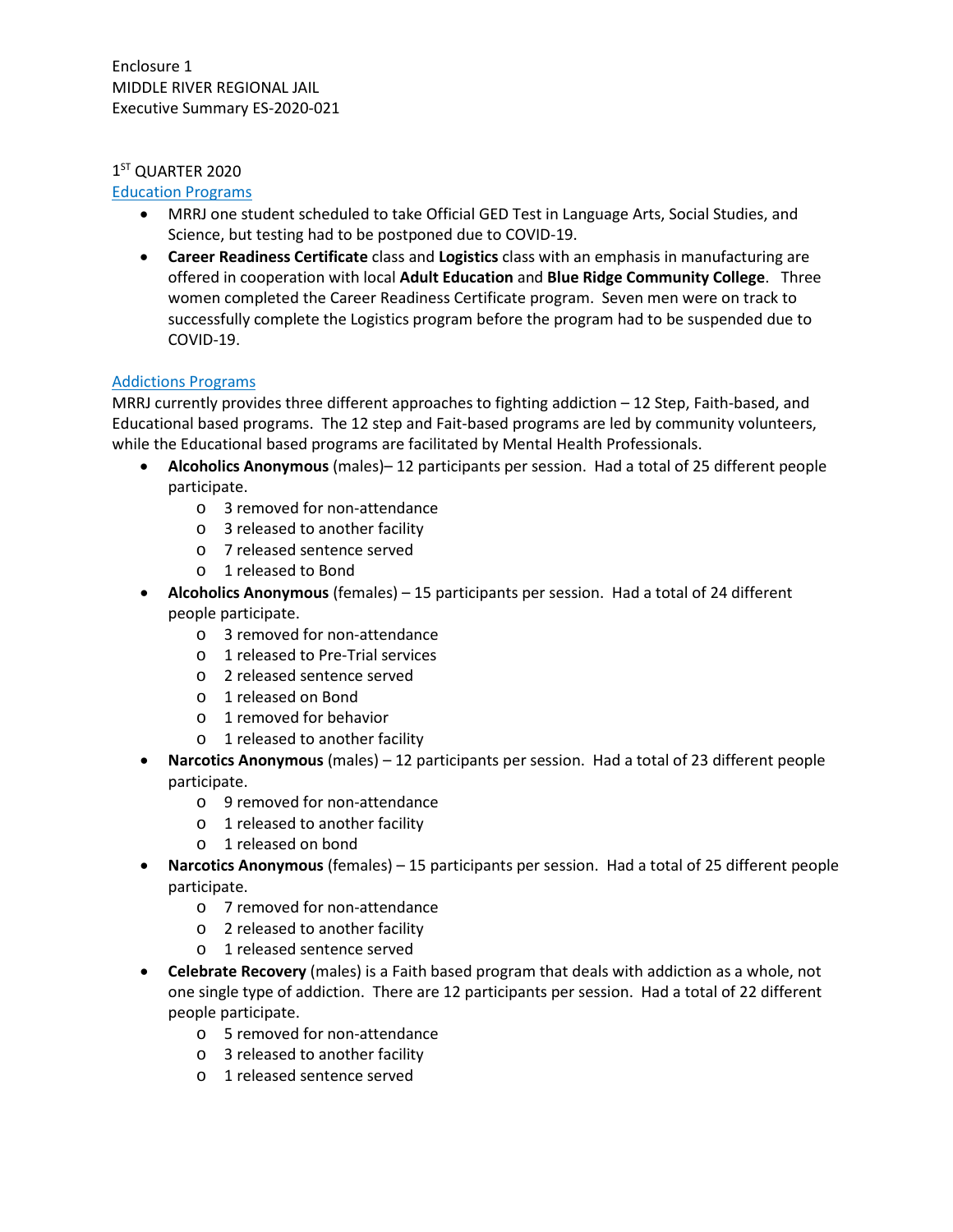Enclosure 1 MIDDLE RIVER REGIONAL JAIL Executive Summary ES-2020-021

Education Based Recovery employs a program called **Breaking the Cycle of Addiction** and is taught by Clinicians from the Valley Community Services Board certified to lead the program. The program addresses thinking, behavior, and substance abuse. Participants will set goals for their future, learn four keys for overcoming substance use and criminal behaviors, and develop a recovery maintenance plan. The program is 24 weeks long. Meetings were suspended before completion due to the COVID-19, but staff continue to work individually with students.

## Thought Process and Behavior Programs

**Women's Empowerment Group** is an 8-week program designed to assist women to feel empowered in dealing with trauma they have experienced in their lives. The program begins with 15 seats, but does not add new participants due to the design of the program. Twelve completed the program, with two released to time served and one person released to Bond. The second group was not able to begin due to the COVID-19 issues.

**Dialectical Behavior Therapy** is a nine-week cognitive behavior therapy class taught by Mental Health Professionals from Valley Community Services Board. Its main goals are to teach people how to live in the moment, cope healthily with stress, regulate emotions, and improve relationships with others. Meetings had to be suspended before completion of the current class, but the staff continue to work individually with the students.

**Facing Life's Issues** class assists men in dealing with everyday issues that they face. Each class is a standalone class and new participants are added each week as space becomes available. There 12 seats available in each class session and a total of 25 different people participated.

- 6 removed for non-attendance
- 4 released to another facility
- 2 released sentence served
- 1 released to Bond

Total of three Men's Faith classes - 36 total participant seats weekly for the three classes. Had a total of 54 different people participate.

- 5 removed for non-attendance
- 2 released sentence served
- 9 released to another facility
- 2 released on Bond

Total of two Women's Faith classes – 27 total participant seats weekly for the two classes. Had a total of 47 different people participate.

- 8 removed for non-attendance
- 3 released to another facility
- 1 released to Bond
- 2 released sentence served
- 1 released pre-trial services

### Re-Entry Program

MRRJ partners with numerous government and community agencies in the jurisdictions of Augusta and Rockingham Counties and the Cities of Staunton, Waynesboro, and Harrisonburg. Several of our